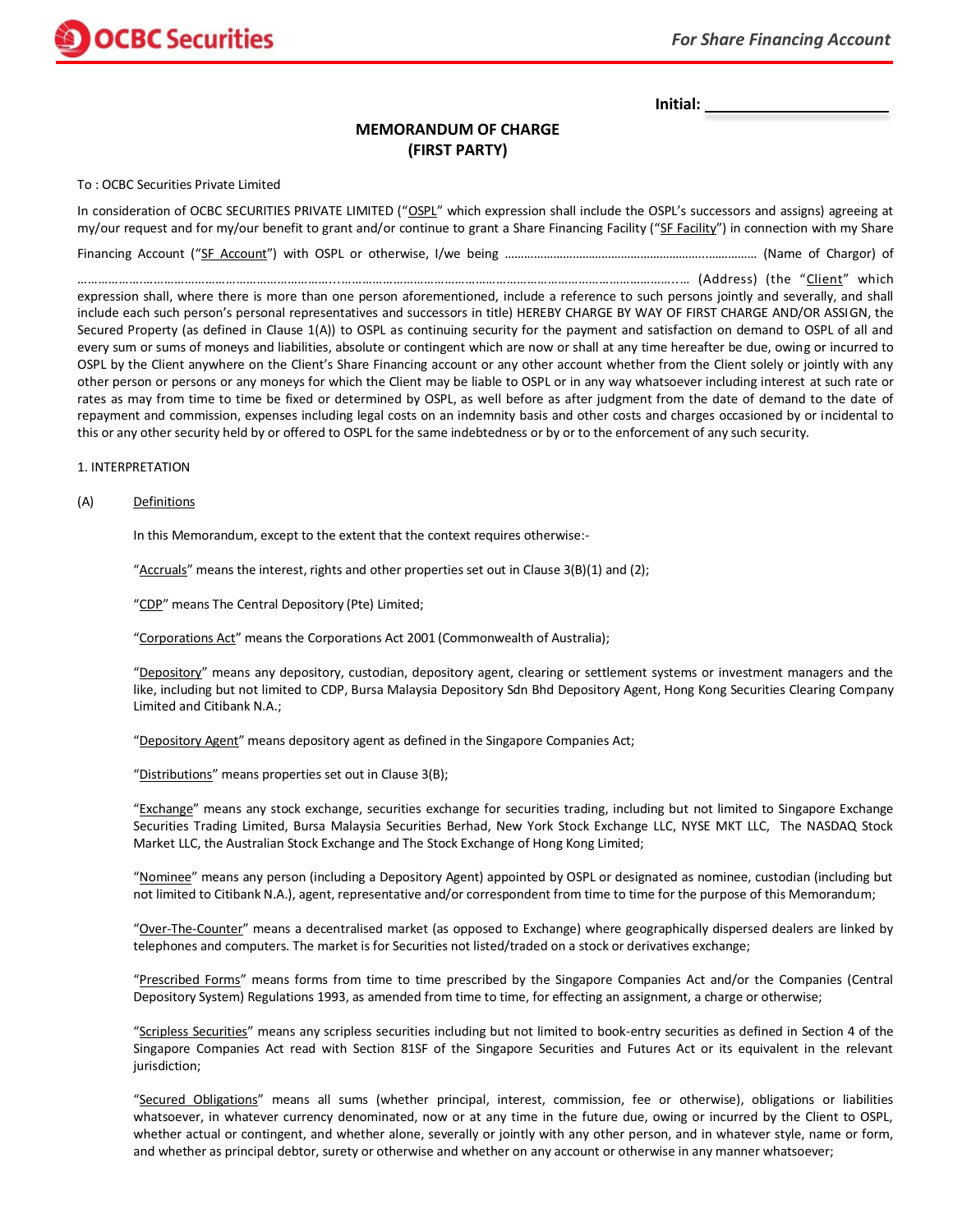"Securities" includes interest or units in funds, trusts, collective investment schemes, shares, stocks, bonds, notes, debentures, depository receipts, certificates of deposit, warrants, options, rights, convertibles and negotiable instruments and other interests and derivatives thereof of whatsoever kind, including Scripless Securities and any marketable security as defined in Section 9 of the Corporations Act;

"Singapore Companies Act" means the Companies Act, Chapter 50, of Singapore; and

"Singapore Securities and Futures Act" means the Securities and Futures Act, Chapter 289, of Singapore.

(B) This Memorandum

Except to the extent that the context otherwise requires, any reference to "this Memorandum" includes any document which is supplemental hereto or which is expressed to be collateral herewith or which is entered into pursuant to or in accordance with the terms hereof.

### (C) Headings and Clauses

Headings in this Memorandum, which are inserted for convenience only, shall be ignored in construing this Memorandum. Unless the context otherwise requires, words denoting the singular number only shall include the plural and vice versa. Save where otherwise indicated, references to "Clauses" are to be construed as references to clauses of this Memorandum. Any reference to a sub-Clause or a paragraph is to a sub-Clause or paragraph of the Clause in which such reference appears.

### 2. AGREEMENT TO PAY

### (A) Payment of Secured Obligations

The Client shall pay and discharge upon demand, or (in respect of Secured Obligations which are expressed to be payable otherwise than on demand) when due, the Secured Obligations to OSPL.

### (B) No Set-off, Withholding, etc.

All sums payable by the Client under this Memorandum to OSPL shall be paid without any set-off, counterclaim, withholding or deduction whatsoever unless required by law, in which event the Client will simultaneously with making the relevant payment under this Memorandum pay to OSPL such additional amount as will result in the receipt by OSPL of the full amount which would otherwise have been receivable and will supply OSPL promptly with evidence satisfactory to OSPL that the Client has accounted to the relevant authority for the sum withheld or deducted.

## 3. SECURITY PROVISIONS

### (A) Secured Property

"Secured Property" shall mean all Securities whether in Singapore or elsewhere including but not limited to:-

- (1) Certificated Securities: all the Securities specified by the Client from time to time for the purpose of this Memorandum, or held in the name of OSPL or any Nominee, or the certificates or other documentary evidence thereof which are held by or for OSPL or any Nominee;
- (2) Scripless Securities in CDP Direct Account: any and all Scripless Securities identified from time to time in any Prescribed Form for effecting a statutory security interest as described in the Singapore Companies Act, either by way of an assignment or a charge (as OSPL may from time to time direct), as the Client may now or will at any time and from time to time execute in favour of OSPL;
- (3) Scripless Securities in Sub-Account: all the Client's rights, benefits, title and interest in and to all Scripless Securities (other than the Scripless Securities charged or assigned pursuant to Clause 3(A)(2)) which are (i) held in the Client's sub-account with any Nominee; (ii) beneficially owned by the Client or which the Client has an interest in and are held in OSPL's sub-account with any Nominee; or (iii) beneficially owned by the Client or which the Client has an interest in and held in any account with the Nominee and such other scripless securities agreed in writing between OSPL and the Client to be scripless securities for the purpose of this Memorandum;
- (4) Rights against CDP, Depository etc.: all rights of action and claims, proprietary or otherwise, against CDP, any Depository and any Nominee in connection with the Securities intended to form part of the Secured Property;
- (5) Acquisition and Disposition: all rights of action, claims and other rights or benefits under contracts for the disposal of any Secured Property, contracts for the acquisition of Securities intended to form part of the Secured Property or any other contract relating to any Securities intended to form part of the Secured Property; and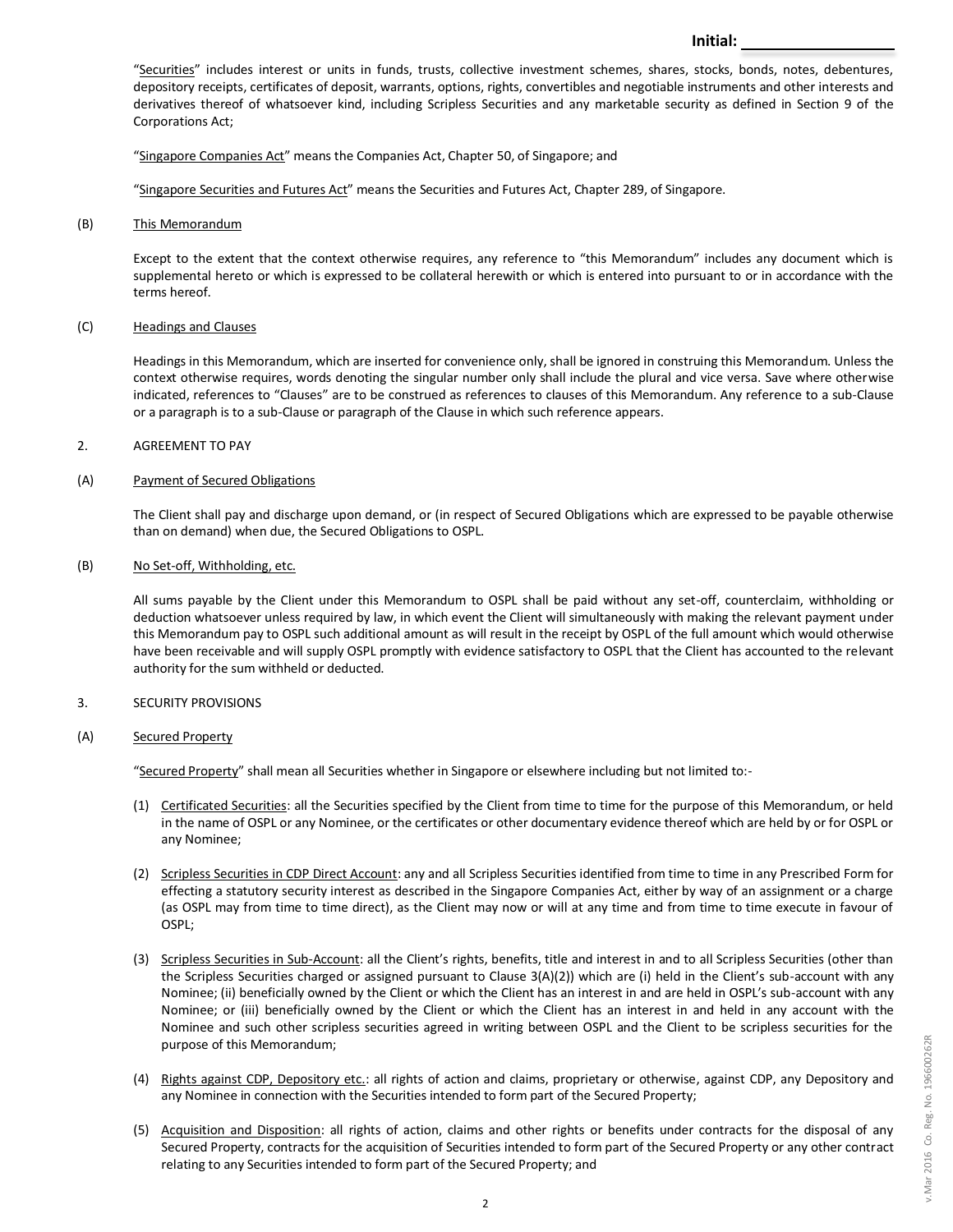(6) Distributions: all Distributions as defined in Clause 3(B) and all accounts to which they are credited, and all substitutions, subdivisions and variations of the aforesaid and all rights and powers in respect of the above properties, whether for safe custody, security or for any specific purpose or generally and whether in Singapore or elsewhere.

## (B) Distributions

The security created by or pursuant to this Memorandum shall affect and shall include (without limitation) the following distributions (the "Distributions"):-

- (1) all dividends, interest, repayment or redemption proceeds from time to time paid or payable on or in respect of any Secured Property, whether capital or income;
- (2) all stocks, shares, other Securities (together with all dividends paid or payable thereon), rights, moneys or other property paid, distributed, accruing or offered at any time (by way of dividend, bonus, exchange, redemption, rights, preference, option, warrant or otherwise) on, to or in respect of or in substitution for any Secured Property; and
- (3) the proceeds of sale, redemption or other realisation and any payment or receipt of, on or in respect of any Secured Property.

## (C) Receipts by Client

If any Securities and Distributions are distributed or offered to or received by the Client in respect of or in substitution for any Secured Property, the Client shall immediately notify OSPL and the same shall be received and held by the Client in trust for OSPL and shall be segregated from other property and funds of the Client and shall be immediately paid, delivered or transferred (as the case may be) to OSPL to be dealt with in accordance with this Memorandum.

## (D) Income from Securities

Any dividends, interest, other payments or cash Distributions which may be received or receivable by OSPL in respect of any Charged Properties may be applied by OSPL towards satisfaction or reduction of the Secured Obligations in accordance with the provisions of this Memorandum notwithstanding that the security may not have become enforceable.

## 4. PERFECTION OF SECURITY

## (A) General

For the purpose of creating, perfecting and/or protecting the security interest of OSPL over any property which is, or is intended to be secured under this Memorandum, the Client shall do as follows:-

- (1) in the case of certificated Securities, deliver all certificates or other documentary evidence of interest in or representing the Securities to OSPL or the Nominee(s) accompanied by executed transfers or assignments (whether in blank or otherwise as may direct) of such Securities and other documents necessary or desirable to confer the legal title on OSPL or the Nominee(s) or any person with the intent that OSPL or the Nominee(s) or the person may without notice present them for registration, or lodgement with any Depository or relevant authority;
- (2) in the case of Scripless Securities and any Accruals thereto to be charged or assigned under Clause 3(A)(2):-
	- (a) open and maintain account(s) directly with CDP (the "CDP Direct Account") and hold in or from time to time transfer to the CDP Direct Account(s) the Scripless Securities to be assigned or charged pursuant to Clause 3(A)(2); and
	- (b) execute such Prescribed Forms or such other documents (in blank or otherwise), in such form as OSPL may direct, to create and/or perfect the security over such Scripless Securities intended to be charged or assigned to OSPL;
- (3) in the case of Scripless Securities and any Accruals thereto to be charged or assigned under Clause 3(A)(3):-
	- (a) open and maintain sub-account(s) with such Nominee(s) as OSPL may direct and hold in or from time to time transfer to such sub-account(s) the Scripless Securities to be assigned or charged pursuant to Clause 3(A)(3); and
	- (b) execute a notice of assignment and direction or such other documents (in blank or otherwise), in such form as OSPL may direct, to create and/or perfect the security over such Scripless Securities intended to be charged to OSPL;
- (4) in the case of claims against a Depository, procure that the Depository records, or notify the Depository of the security interest of OSPL over such claims and/or execute such notices or other documents (in a form as OSPL may require) to create, perfect and/or protect the legal title and interest of OSPL over such claims; and
- (5) in all cases, execute and do all such assurances, acts and things as OSPL may require for (i) creating, perfecting and/or (ii) protecting the security over any property which is intended to form part of the Secured Property or for facilitating (a) the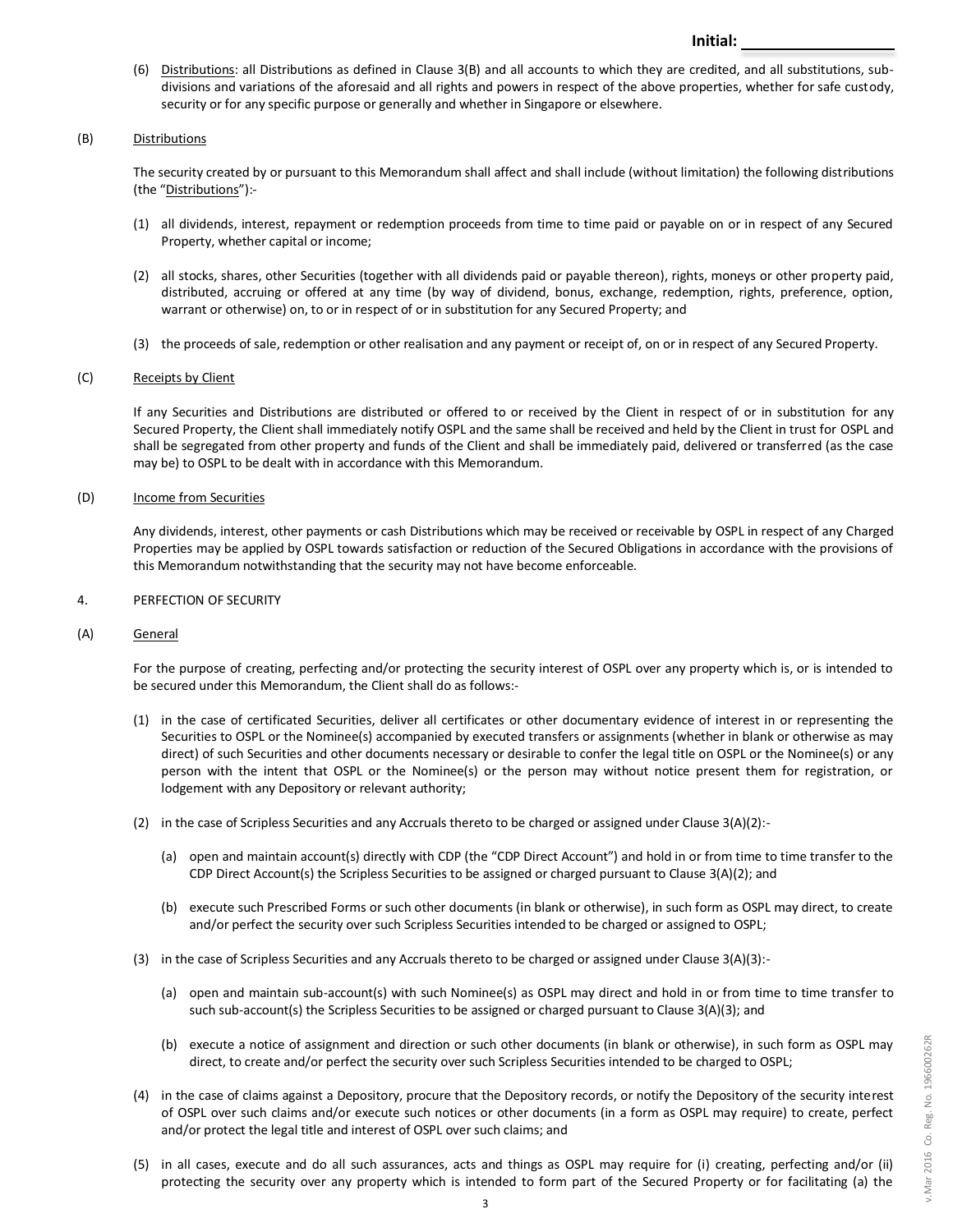vesting of the full legal title to the Secured Property in OSPL or any person as directed by OSPL , (b) the realisation of the Secured Property and the exercise of all powers, authorities and discretion vested in OSPL, (iii) generally for giving full effect to this Memorandum. For the purposes of this Clause, a certificate in writing by OSPL to the effect that any particular assurance, act or thing required by it is required shall be conclusive evidence of such fact.

**Initial:**

### (B) Scripless Securities

The Client acknowledges that:

- (1) in respect of Scripless Securities charged or assigned pursuant to Clause 3(A)(2), the provisions of this Memorandum shall confer on OSPL power(s) exercisable and enforceable in accordance with the terms herein and, in the case of book-entry securities as defined in Section 4 of the Singapore Companies Act, read with Sections 81SF and 81SS(8)(b) of the Singapore Securities and Futures Act; and
- (2) in respect of a security interest over the Scripless Securities charged under or pursuant to Clause 3(A)(3), the provisions of this Memorandum shall confer on OSPL power(s) exercisable and enforceable in accordance with the provisions of this Memorandum and in the case of book-entry securities as defined in Section 4 of the Singapore Companies Act, read with read with Section 81SF of the Singapore Securities and Futures Act and Regulations 23A of the Companies (Central Depository System) Regulations 1993 made pursuant to the Singapore Companies Act.

### (C) Conversion, etc. of Securities

The Client hereby authorises OSPL and the Nominee(s) to do any or all acts, whether as agent of the Client or as security holder or as legal owner, to (1) transfer any Securities from any securities account into another securities account, or vice versa, (2) convert any certificated Securities to uncertificated Securities, or vice versa and to do anything in connection or expedient thereto, (3) deposit with or withdraw from any Depository any Securities and (4) do any other thing that OSPL deems fit or necessary for the purpose of managing its interest in the Secured Property.

## (D) Appointment of Custodian, etc.

OSPL shall be entitled to appoint any person, at the expense of the Client, to (1) provide for the safe custody of all Securities and documents of title deposited with OSPL, (2) maintain any securities account on its behalf and (3) administer the Secured Property for the sole benefit of OSPL, and shall not be responsible for any loss or damage to the Secured Property caused by that person.

## 5. CONTINUING SECURITY

- (A) The security created by this Memorandum shall constitute and be a continuing security notwithstanding any partial or intermediate settlement of account or reduction or repayment of any part of the Secured Obligations or any other matter or thing whatsoever, and shall be in addition to and shall not be in any way prejudiced or affected by any collateral or other security, guarantee or indemnity from time to time held or judgement or order obtained by OSPL for all or any part of the Secured Obligations nor shall any such collateral or other security, guarantee, indemnity, judgement or order or any lien to which OSPL may be otherwise entitled or the liability of the Client or any others not parties hereto for all or any part of the Secured Obligations be in any way prejudiced or affected by this Memorandum.
- (B) The security created by or pursuant to this Memorandum shall not be discharged or affected by, and shall remain in full force and effect notwithstanding any act, omission or circumstance which but for this provision might operate to release or otherwise prejudice this security in whole or in part, including without limitation, and whether or not known to the Client or OSPL , (1) any time, indulgence, concession, waiver or consent at any time given to the Client, and/or any other person, whether by OSPL or any other person, (2) any amendment to, any enforcement or absence of enforcement of, or the taking, existence or release of any agreement, security, guarantee, indemnity or right, (3) the making or absence of any demand on the Client, and/or any other person for payment, (4) any legal limitation, incapacity or other circumstances relating to any other person, (5) any invalidity, unenforceability, illegality, non-provability or frustration of any Secured Obligations or any obligations of any other person, (6) (where the Client is a corporation) the insolvency, winding-up, amalgamation, reconstruction, judicial management, being made a declared company or reorganisation or any other analogous events (or the commencement of any of the foregoing) of the Client, (7) (where the Client is an individual) the death, insanity, bankruptcy, incarceration or other disability of the Client, (8) the illegality, invalidity or unenforceability of or any defect in any provision of any agreement, security, guarantee, indemnity, right, remedy or lien or any of the obligations of any of the parties thereunder, or (9) any other matter or thing whatsoever.

## 6. SUSPENSE ACCOUNTS

Any amount received or recovered by OSPL in respect of the Secured Obligations or any other security and/or any of the powers thereby conferred, may be placed by OSPL in a non-interest bearing suspense account. That amount may be kept there for so long as OSPL shall think fit pending their application from time to time (as OSPL shall be entitled to do at its discretion) in or towards the discharge of any of the Secured Obligations hereby secured.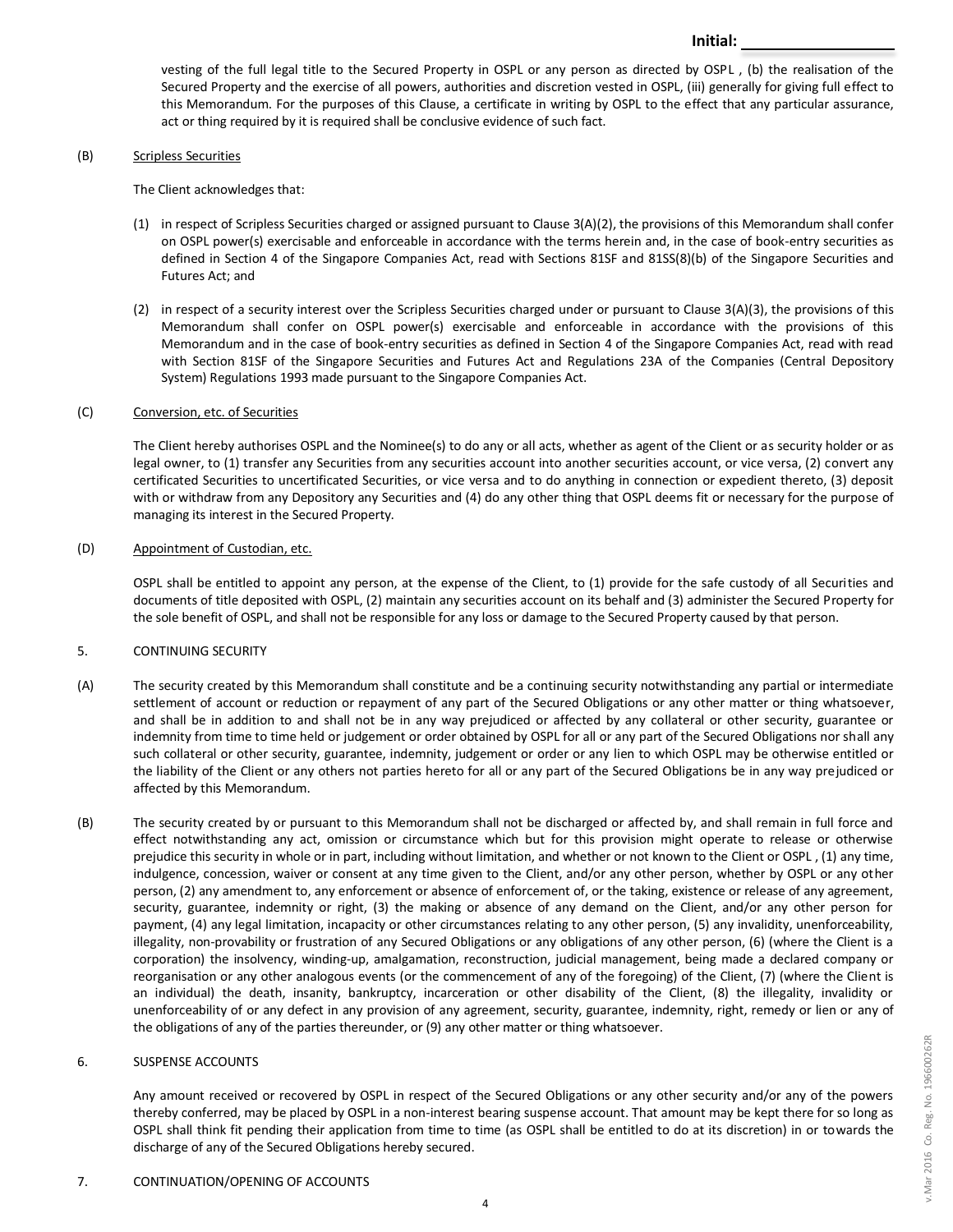In the event of the commencement of the winding-up of the Client or of this Memorandum ceasing for any reason to be binding on the Client, or if OSPL shall at any time receive notice (either actual or otherwise) of any subsequent mortgage, charge, assignment, hypothecation, pledge, lien or other like interest, matter, event or transaction affecting the Secured Property or any part of it, OSPL may open a new account or accounts for the Client. If OSPL does not in fact open such new account then, unless it gives express written notice to the Client to the contrary, OSPL shall be treated as if it had in fact opened such account or accounts at the time when it received such notice. As from that time and unless such express written notice shall be given to the Client by OSPL, all payments by or on behalf of the Client to OSPL shall be credited, or treated as having been credited, to a new account of the Client and not as having been applied in reduction of the Secured Obligations at the time when such notice was received.

## 8. REPRESENTATIONS AND WARRANTIES

- (A) The Client represents and warrants to and for the benefit of OSPL as follows:-
	- (1) Capacity and Powers: it has the capacity to enter into and perform and comply with its obligations under and to create the security expressed to be created by this Memorandum;
	- (2) Non Violation of Laws, Etc.: its entry into and/or performance of or compliance with its obligations under this Memorandum (including the creation of the security expressed to be created by this Memorandum) do not and will not violate, or exceed any borrowing or other power or restriction granted or imposed under or pursuant to, (a) any law to which it is subject, (b) any agreement to which it is a party or which is binding on it or its assets;
	- (3) Obligations Binding: its obligations under this Memorandum and the security expressed to be created by this Memorandum are valid, binding and enforceable and, in the case of such security, will rank ahead of any other present or future security on or over the Secured Property or any part thereof other than such security or interest which is disclosed to in writing;
	- (4) Ownership: it is and will at all times be the sole and beneficial owner of the Secured Property and if it is not the sole and beneficial owner of the Secured Property, it is irrevocably, absolutely and unconditionally authorised by the sole and beneficial owner thereof to grant this security or has the right in law which is binding on the beneficial owner, and confer all such rights and benefits to under this Memorandum as though it is the sole and beneficial owner of the Secured Property without any restrictions;
	- (5) Ranking: the security created under this Memorandum is a first priority security interest over the Secured Property ranking ahead of all other creditors of the Client and not pari passu with any other creditors and is effective on insolvency or winding up and against other creditors, and is not liable to avoidance as a preference or otherwise; and
	- (6) Securities Fully Paid: the Securities which form part of the Secured Property are fully paid or credited as fully paid and no monies or liabilities outstanding in respect of any of the Secured Property.

## (B) Repetition

The Client represents and warrants to and for the benefit of OSPL that each of the warranties in sub-Clause (A) above made by it will be correct and complied with in all respects at all times during the continuance of the security created by this Memorandum as if repeated then by reference to the then existing circumstances.

## 9. UNDERTAKINGS

The Client hereby undertakes to OSPL that:-

- (1) Information: it will at any time at the request of OSPL notify OSPL in writing of (a) the identity of any person which the Client from time to time appoints in connection with any dealings relating to the Secured Property (b) any Company and other account(s) into which any sale proceeds of the Secured Property and any other payments which are subject to this Memorandum are paid into and (c) any securities and/or custody accounts which the Client maintains, or which are maintained for the Client or for its benefits, or which holds the Client's Securities and/or Distributions;
- (2) Negative Pledge: it will not (and will not agree, conditionally or unconditionally, to) sell, transfer, lend or otherwise dispose of or give any conditional or unconditional option, warrant or other right to subscribe for, purchase or otherwise acquire, or create (or agree, conditionally or unconditionally, to create) or have outstanding any security, lien or encumbrances on or over, any of the Secured Property or any interest therein, except for the security created by this Memorandum; and
- (3) Rights Issues, etc.: it will on demand duly pay any calls, subscription moneys and/or other moneys payable on or in respect of the Securities forming part of the Secured Property. If the Client does not do so, OSPL may (but shall not be obliged to) do so and, if OSPL does so, the Client shall on demand indemnify OSPL against such payment together with interest thereon for the period beginning on the date of such payment and ending on the date on which OSPL has been indemnified in full by the Client.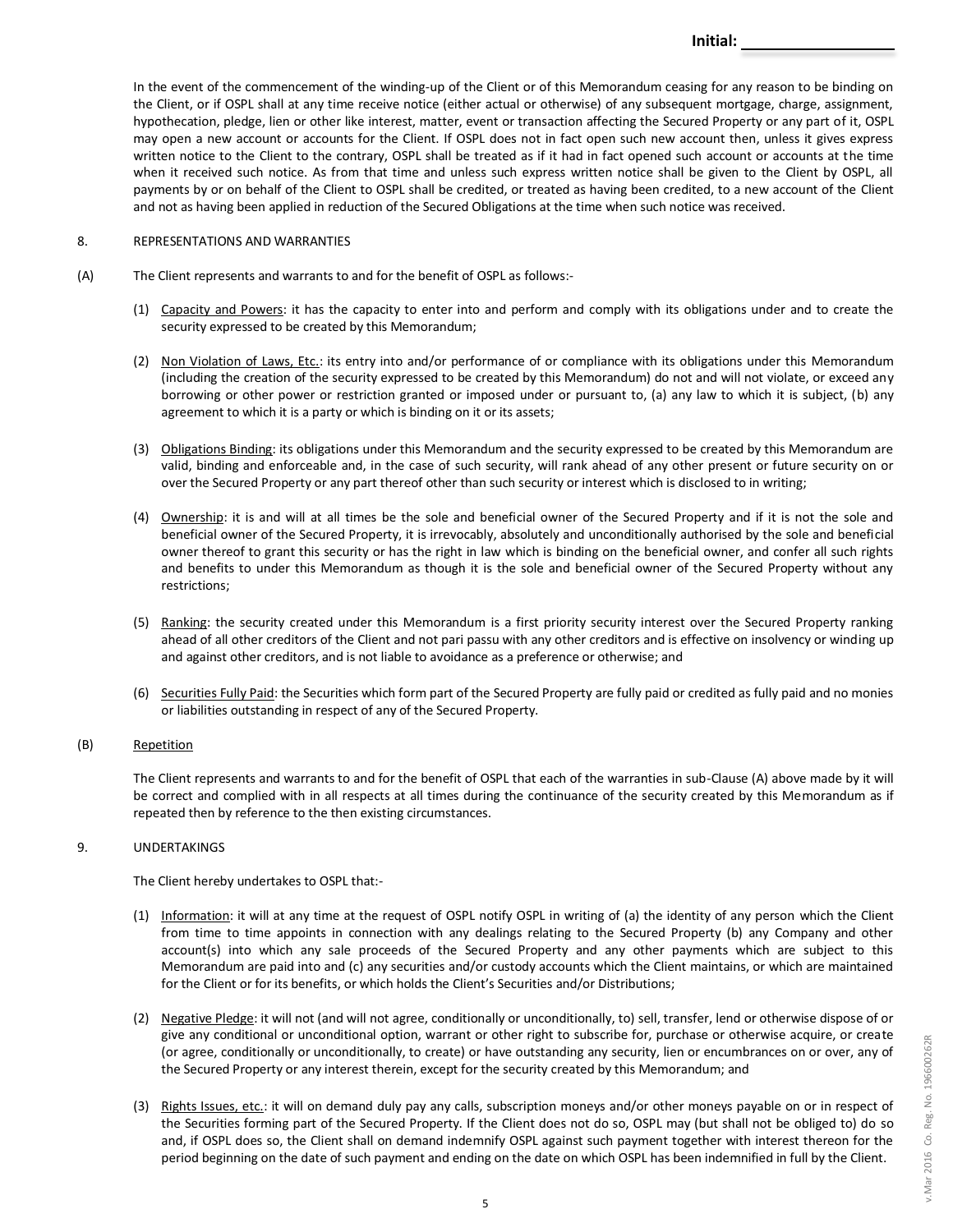### 10. SECURITY MARGIN

## (A) Margin

The Client undertakes to ensure that the value of Eligible Secured Properties shall at all times exceed the aggregate value of the Secured Obligations by such margin(s) as OSPL may from time to time prescribe in its absolute discretion.

### (B) Eligible Secured Properties

Unless otherwise specified by OSPL, "Eligible Secured Properties" means Securities which are (1) quoted for trading, (2) are not suspended from trading, and (3) are freely transferable, Over-The-Counter or on an Exchange specified by OSPL and which are acceptable to OSPL as security margin.

## (C) Valuation

The value of the Eligible Secured Properties, in the case of Securities, shall be:-

- (1) the market value quoted Over-The-Counter or on the relevant Exchange;
- (2) if there is no quotation, in the opinion of OSPL; or
- (3) if, in the reasonable opinion of OSPL, the quotation does not reflect the then market value of the Securities, the market value as determined by OSPL in its absolute discretion.

OSPL may in its absolute discretion determine the aggregate value of the Secured Obligations.

## (D) Currency Conversion

For valuation purposes, if the Eligible Secured Properties are denominated in a currency other than (1) the currency of the Secured Obligations, or (2) (if applicable) a currency specified OSPL, the value of such Eligible Secured Properties will be determined in the currency of the relevant Secured Obligations and the rate of exchange used for such determination shall be OSPL spot rate of exchange for the purchase of that currency, or where there is no such spot rate, such spot rate of exchange as determined by OSPL in its absolute discretion.

## (E) Shortfall

If the value of the eligible Secured Properties falls below the minimum margin prescribed by OSPL or, if no margin prescribed, below the aggregate value of the Secured Obligations, the Client shall immediately upon demand by OSPL, either make payment towards the reduction of the Secured Obligations or transfer additional Eligible Secured Properties to in the manner prescribed by Clause 4 having a value not less than the shortfall.

#### 11. ENFORCEMENT

### (A) Restrictions not to apply

No restriction imposed by any law or ordinance in force in Singapore on any power of sale or on the consolidation of mortgages or other securities shall apply to this Memorandum and any security created hereunder or pursuant to this Memorandum.

#### (B) Rights Cumulative

Each of the rights, powers and remedies given to OSPL under this Memorandum shall be cumulative and in addition to all other rights, powers and remedies given to or by virtue of any other security, agreement, statute or rule of law or equity.

#### (C) Enforceability of Security

The security created by this Memorandum shall become immediately enforceable and the power of sale and other powers conferred by any law in Singapore and all the other powers conferred on OSPL by this Memorandum shall be immediately exercisable at any time after the Client shall have failed to pay or satisfy when due any part or parts of the Secured Obligations or the occurrence of any other Event of Default.

### (D) Events of Default

The following are Events of Default:-

(1) Non-Payment: the Client does not pay any Secured Obligations payable when due or in the case of liabilities due on demand immediately upon OSPL making a demand;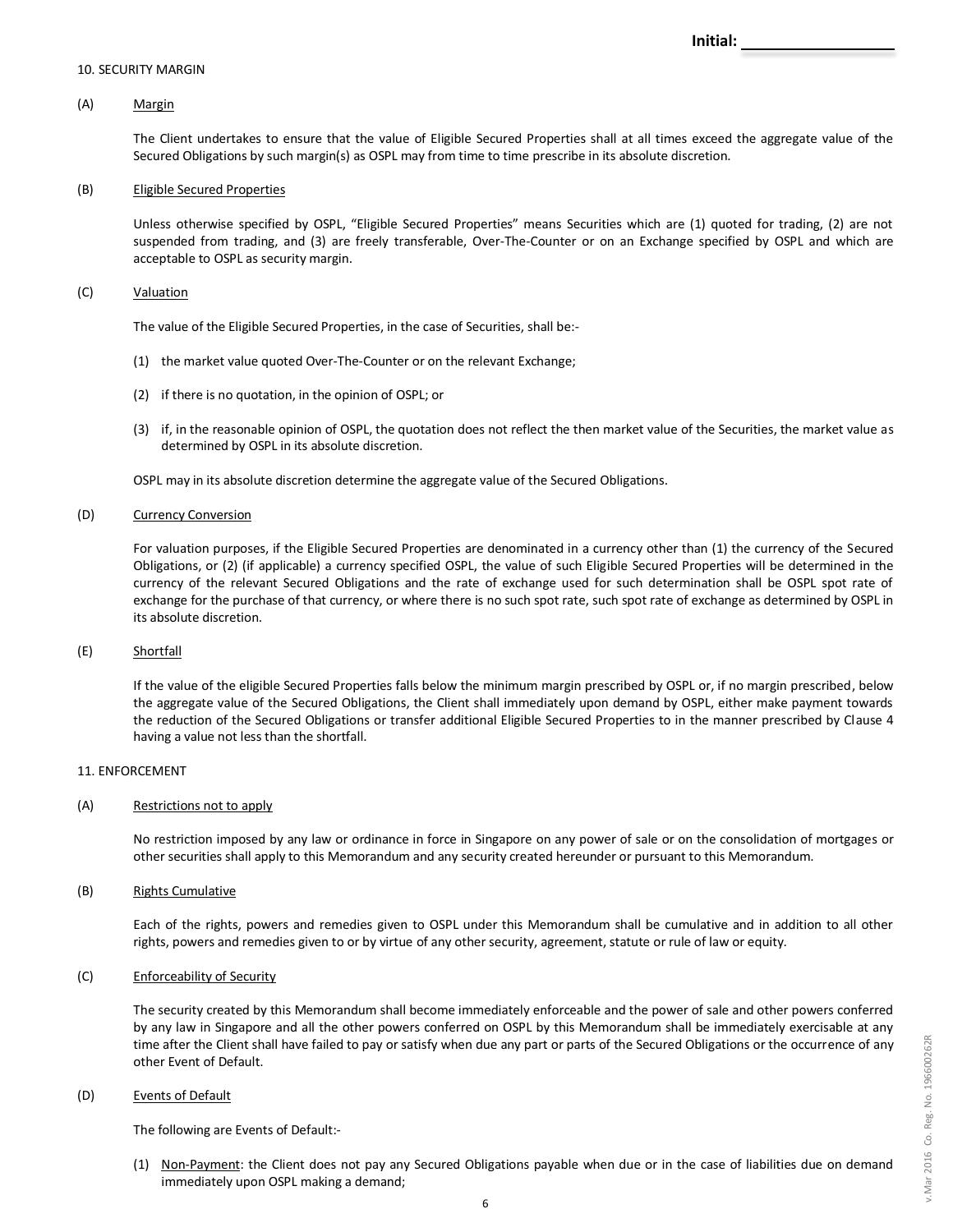- (2) Breach of Other Obligations: (a) the Client does not perform or comply with any one or more of its obligations (other than the payment obligation of the Client referred to in paragraph (1)) under this Memorandum if in the opinion of OSPL that default is capable of remedy, it is not in the opinion of remedied within 14 days of its occurrence;
- (3) Breach of Warranty: any representation, warranty or statement by the Client in this Memorandum is not complied with or is or proves to have been incorrect when made or deemed repeated;
- (4) Insolvency: the Client is (or is, or could be, deemed by law or a court to be) insolvent or unable to pay its debts, stops, suspends or threatens to stop or suspend payment of all or a material part of (or of a particular type of) its indebtedness or has filed against him a bankruptcy petition or is adjudged a bankrupt by a court of competent jurisdiction;
- (5) Cessation: this Memorandum ceases for any reason (or is claimed by the Client) to be the legal and valid obligations of the Client, binding upon it in accordance with its terms;
- (6) Death or incarceration: the death or incarceration of the Client; and
- (7) Material Adverse Change: any event occurs or circumstances arise which reasonably determines give(s) reasonable grounds for believing that the Client may not (or may be unable to) perform or comply with any one or more of its obligations under this Memorandum.

## $SEE$ ) Set-Off:

- (1) Following an Event of Default, OSPL may without notice to the Client combine or consolidate all or any sums standing to the credit of any of the Client's accounts with OSPL with the Secured Obligations and/or set-off or transfer any such sums in or towards the satisfaction of any of the Secured Obligations, and may do so notwithstanding that the balances on such accounts and such liabilities may not be expressed in the same currency, and for the purpose of exercising any rights under this Clause or rights under the general law is authorised to effect any necessary conversions at such rate of exchange as OSPL may deem fit.
- (2) The Client irrevocably authorises OSPL in its name and at its expense to perform such acts and sign such documents as may be required to give effect to any set-off or transfer pursuant to paragraph (1) above, including the purchase with the money standing to the credit of any such account of such other currencies as may be necessary to effect such set-off or transfer.
- (3) In this sub-Clause "rights under the general law" means any right of set-off, combinations or consolidation of accounts, lien or similar right which has under Singapore law.

## 12. POWERS OF OSPL ON EVENT OF DEFAULT

### (A) Certain powers

OSPL shall have power at any time after the security created by this Memorandum shall have become enforceable either in its own name or in the name of the Client and as the Client's agent and without notice to the Client or any other person:-

- (1) Take Possession: to take possession of, collect and get in the Secured Property or any part thereof;
- (2) Sell: to sell, exchange, convert into money or otherwise dispose of or realise or concur in selling, exchanging, converting into money or otherwise disposing of or realising the Secured Property or any part thereof either by public offer or private contract and for such consideration and on such terms as it may think fit and so that (without prejudice to the generality of the foregoing) it may do any of those things for a consideration consisting of cash, debentures or other obligations, shares, stock or other valuable consideration and any such consideration may be payable or deliverable in a lump sum whether immediately or on a deferred basis or by instalments spread over such period as it may think fit;
- (3) Voting Rights: to exercise or cause or permit the exercise of any powers or rights incidental to the ownership of the Secured Property or any part thereof in such manner as it may think fit and in particular any voting and/or other rights attached to any of the Secured Property;
- (4) Legal Actions: to settle, adjust, refer to arbitration, compromise and arrange any claims, accounts, disputes, questions and demands relating in any way to the Secured Property or any part thereof; or to bring, prosecute, enforce, defend and abandon all such actions, suits and proceedings in relation to the Secured Property or any part thereof as may seem to it to be expedient; and
- (5) Other Powers: to do all such other acts and things as it may consider necessary or desirable for the realising of the Secured Property or any part thereof or incidental or conducive to any of the matters, powers or authorities conferred on it under or by virtue of this Memorandum and to exercise in relation to the Secured Property or any part thereof all such powers, authorities and things as it would be capable of exercising if it were the absolute beneficial owner of the same.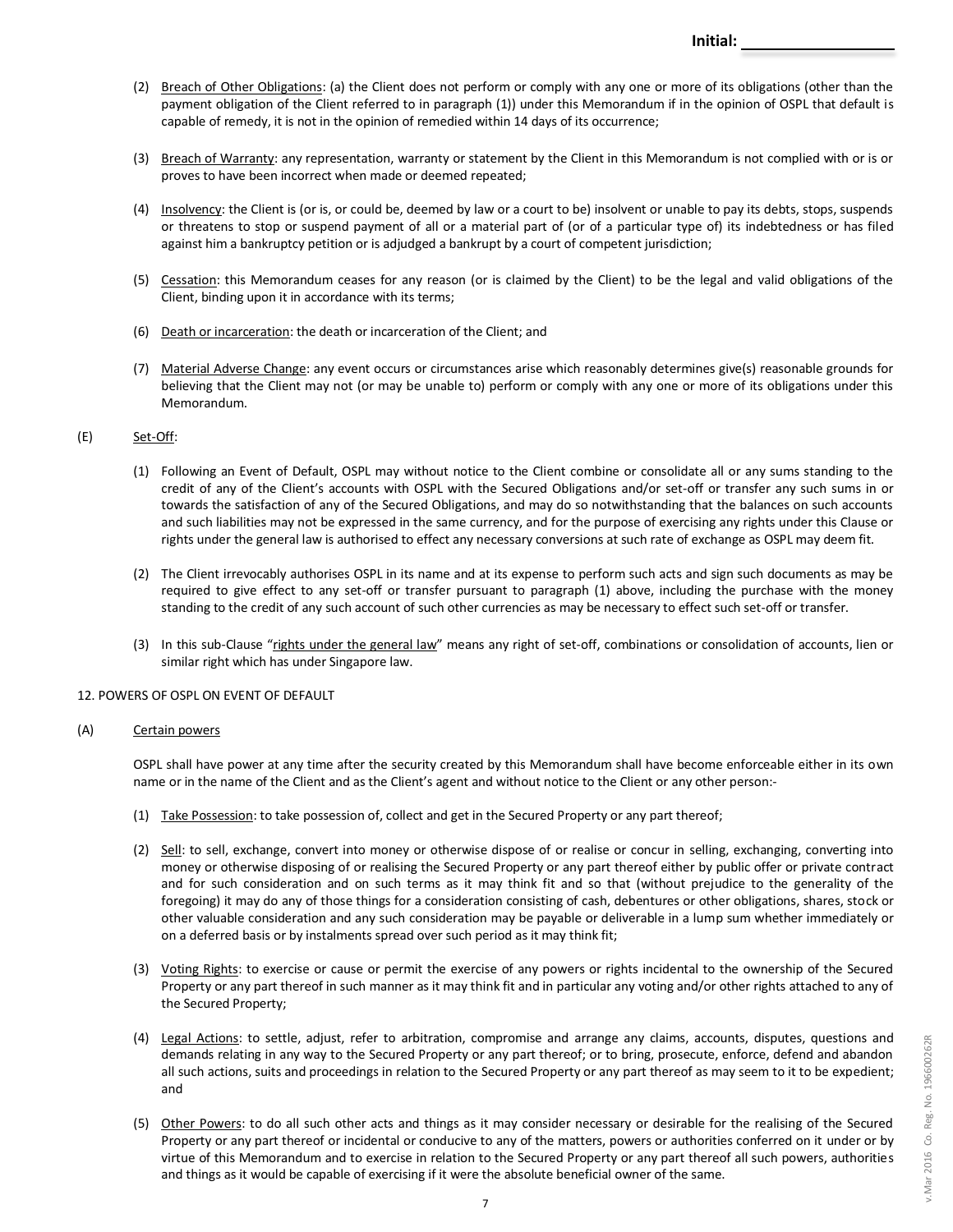In any sale or disposal referred to in paragraph (2), OSPL may itself purchase the Secured Property or any part or sell to any other person at a fair market price thereof free from any right of redemption on the part of the Client which is hereby waived and released.

### (B) Powers Additional

The powers and protection conferred by this Memorandum in relation to the Secured Property or any part thereof on OSPL shall be in addition to and not in substitution for the powers and protection conferred on mortgagees or OSPL under Singapore law which shall apply to the security created by this Memorandum except insofar as they are expressly or impliedly excluded. Where there is any ambiguity or conflict between the powers contained in any such written law and those conferred by this Memorandum as aforesaid, then the terms of this Memorandum shall prevail.

### (C) Certificates Conclusive

A certificate by a Company as to any sum payable to it, and any other certificate, determination, notification or opinion of OSPL provided for in this Memorandum, shall be conclusive and binding on the Client in the absence of manifest error.

### 13. APPLICATION OF MONIES

### (A) Order of Application

All moneys received or recovered by OSPL in respect of the Secured Obligations (whether such moneys shall have been received or recovered as a result of or arising from its or their exercise of all of any rights, powers or remedies under this Memorandum or by way of a set-off, including set-off under Clause 11(E) above, or otherwise) shall be applied subject to the claims of all secured or unsecured creditors (if any) ranking in priority to this Memorandum:-

- (1) firstly, in or towards payment of all costs, charges and expenses of and incidental to the appointment by OSPL of any person under this Clause and/or the exercise of all or any of the powers aforesaid including the remuneration OSPL and all outgoings properly paid by OSPL and liabilities incurred by OSPL as a result of such exercise;
- (2) secondly, in or towards payment to OSPL of the principal owed to it in respect of the Secured Obligations;
- (3) thirdly, in or towards payment to OSPL of any other outstanding amount of the Secured Obligations owed to it and where such amount is of a contingent nature, in or towards making full and adequate provisions for payment of such amount as and when it becomes due and payable; and
- (4) fourthly, any surplus shall be paid to the Client or any other person entitled thereto.

### 14. INDEMNITY

### (A) To OSPL

OSPL shall be indemnified by the Client from and against all actions, losses, claims, proceedings, costs, demands and liabilities which may be suffered by OSPL (including all legal costs on a full indemnity basis) by reason of any failure of the Client to perform any of its obligations under this Memorandum or in the execution, protection or enforcement (or any attempt of the same) of any of the rights, powers, remedies, authorities or discretion vested in under or pursuant to this Memorandum.

### (B) Currency Indemnity

If under any applicable law or ordinance or pursuant to a judgement or order being made or registered against the Client or the liquidation of the Client or without limitation for any other reason any payment under or in connection with this Memorandum is made in a currency (the "payment currency") other than the currency in which such payment is expressed to be due under or in connection with this Memorandum (the "contractual currency") then to the extent that the amount of such payment actually received by OSPL when converted into the contractual currency at the rate of exchange falls short of the amount due under or in connection with this Memorandum, the Client as a separate and independent obligation shall indemnify and hold harmless OSPL against the amount of such shortfall. For the purposes of this Clause "rate of exchange" means the rate at which OSPL is able on or about the date of such payment to purchase, in accordance with its normal practice, the contractual currency with the payment currency and shall take into account (and the Client shall be liable for) any premium and other costs of exchange including any taxes or duties incurred by reason of any such exchange.

### 15. DIVIDENDS AND VOTING RIGHTS

OSPL agrees that, notwithstanding any other provision of this Memorandum but without prejudice to Clause 3, until the security created by this Memorandum shall have become enforceable:-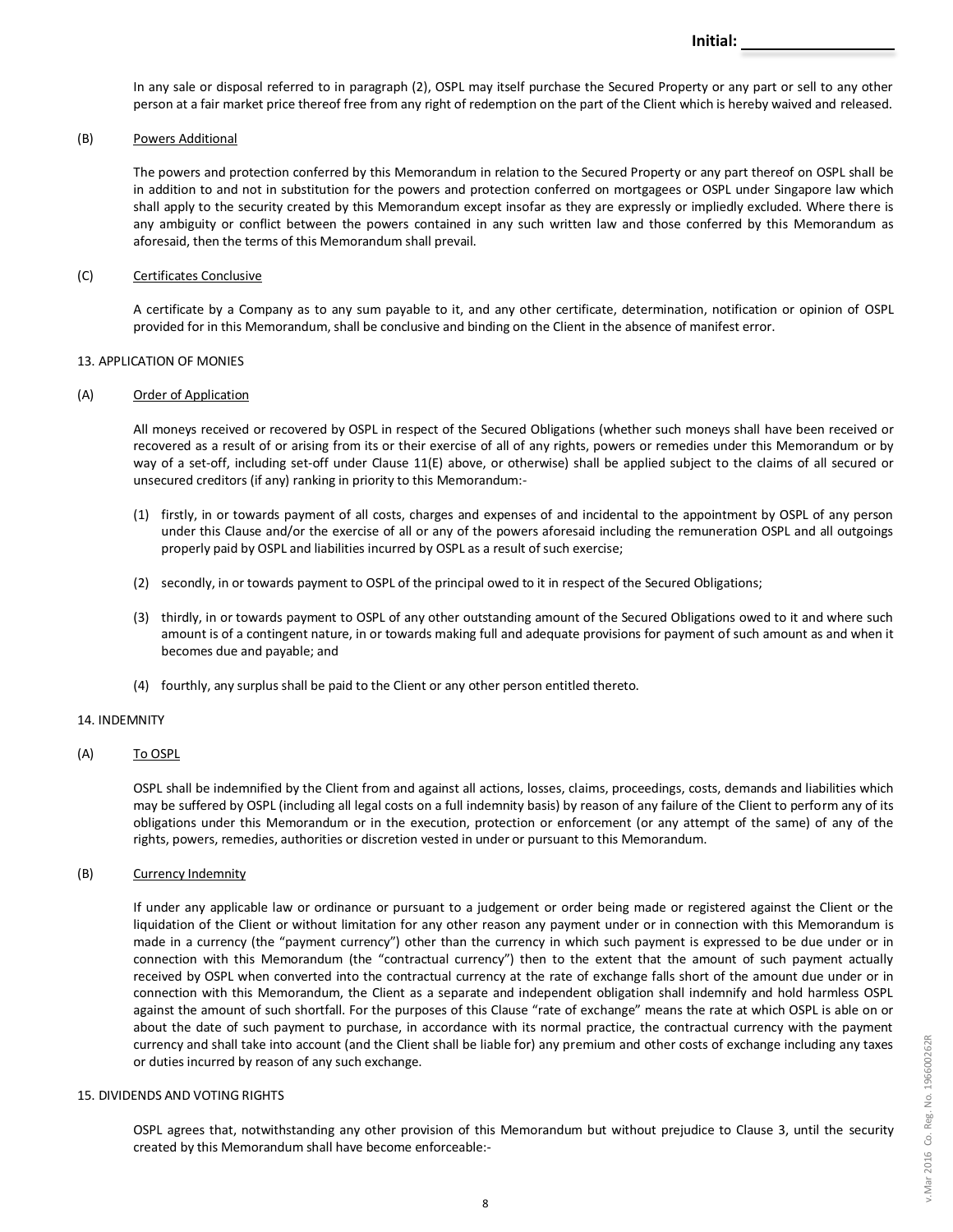- (1) the Client shall be entitled to the release of all dividends and other moneys received by OSPL on or in respect of any of the Secured Property; and
- (2) the Client shall be entitled to the exercise of all powers or rights incidental to the ownership of the Secured Property (in particular, all voting rights attached to the Secured Property),

and, if any of the Secured Property shall at any time be registered in the name OSPL or its Nominee, until the security created by this Memorandum shall have become enforceable, OSPL may (but is not obliged to), at the Client's costs, exercise all powers or rights incidental to the ownership of the Secured Property (in particular, all voting rights attached to the Secured Property) in accordance with such lawful instructions as may have been given by the Client to OSPL so long as it is in OSPL's opinion reasonable and practical.

### 16. JOINT AND SEVERAL OBLIGATIONS

Where there are two or more persons comprising the Client, the obligations of such persons shall take effect as joint and several obligations and, for the avoidance of doubt, the word "Client" wherever used herein shall be construed to refer to each such person jointly and severally.

### 17. DELEGATION

OSPL may at any time and from time to time delegate by power of attorney or in any other manner to any person or persons or fluctuating body of persons all or any of the powers, authorities and discretion which are for the time being exercisable by OSPL under this Memorandum in relation to the Secured Property or any part thereof and any such delegation may be made upon such terms and conditions (including power to sub-delegate) and subject to such regulations as may think fit and OSPL shall not be in any way liable or responsible to the Client for any loss or damage arising from any act, default, omission or misconduct on the part of any such delegate or sub-delegate.

## 18. EXCLUSION OF LIABILITY

OSPL, its delegate or sub-delegate shall not in any circumstances or for any reason whatsoever be liable to account to the Client or any other person for anything except in respect of their own respective actual receipts, or be liable to the Client or any other person for any loss or damage or diminution in price arising from any realisation of the Secured Property or any part thereof or from any act, default or omission of , its delegate or sub-delegate in relation to the Secured Property or any part thereof or from any exercise or non-exercise by , its delegate or sub-delegate of any power, authority or discretion conferred upon it in relation to the Secured Property or any part thereof by or pursuant to this Memorandum unless such loss or damage shall be caused by OSPL, its delegate's or sub-delegate's own fraud.

### 19. POWER OF ATTORNEY

## (A) Appointment

The Client hereby by way of security irrevocably appoints OSPL, any Nominee(s) and every such delegate or sub-delegate or their officers as aforesaid to be its attorney and on its behalf and in its name or otherwise to execute and do all such assurances, acts and things which the Client ought to do under the covenants and provisions contained in this Memorandum and generally in its name or otherwise and on its behalf to exercise all or any of the powers, authorities and discretion conferred by or pursuant to this Memorandum on OSPL or any such delegate or sub-delegate or their officers and (without prejudice to the generality of the foregoing) to seal and deliver and otherwise perfect any deed, assurance, agreement, instrument or act which it may deem proper in or for the purpose of exercising any of such powers, authorities and discretion, including, but without limitation, to execute and complete any transfers, conveyances, assignments, assurances or other documents which OSPL may require for creating, protecting and/or perfecting its security interest over or title to the Secured Property or for vesting the Secured Property in OSPL or in any purchaser(s) including opening and maintaining such CDP Direct Account, Depository Agent Securities Sub-account and/or any other securities accounts as OSPL may specify. The Client undertakes to execute from time to time all documents required to give effect to the terms of this Clause so that the powers granted in this Clause may be exercised in all jurisdictions OSPL, delegate or subdelegates or their officers chooses to exercise such powers. The Client shall indemnify and keep indemnified all OSPL, such Nominee(s), delegates or sub-delegates and other persons against all costs, charges, expenses and losses which they may incur with respect to the foregoing. The Client acknowledges and confirms that in so far as the authority and indemnity provided herein relates to any person who is not party to this Memorandum, the person is intended to be a third party beneficiary thereof who is entitled and instructed to act as directed by OSPL and to avail itself of the indemnity aforementioned.

## (B) Ratification

The Client hereby ratifies and confirms and agrees to ratify and confirm whatever any such attorney as is mentioned in sub-Clause (A) shall do or purport to do in the exercise or purported exercise of all or any of the powers, authorities and discretion referred to in such sub-Clause.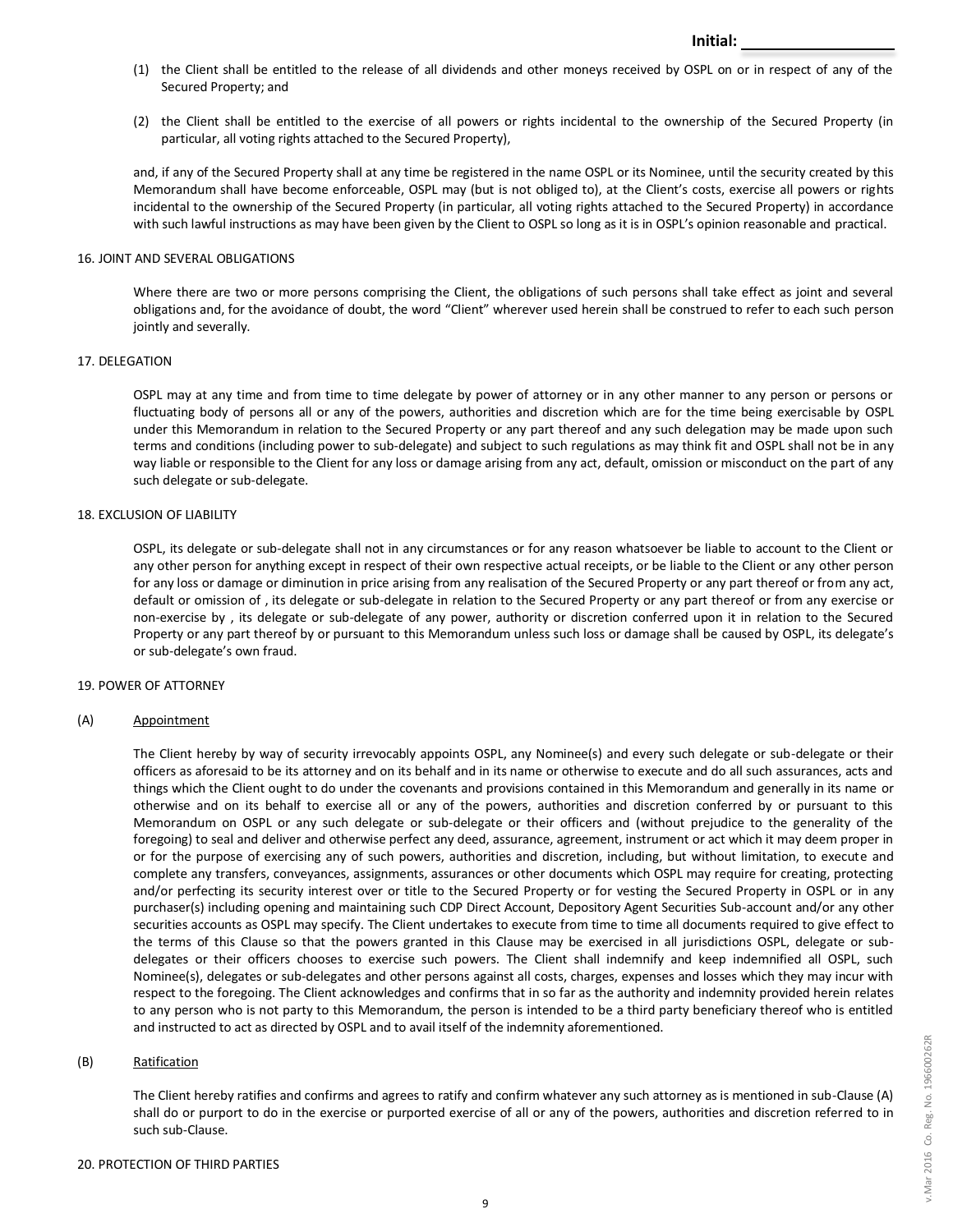No person dealing with OSPL or with any such delegate or sub-delegate as aforesaid shall be concerned to enquire whether any event has happened upon which any of the powers, authorities and discretion conferred by or pursuant to this Memorandum in relation to such property or any part thereof are or may be exercisable by OSPL or by any such delegate or sub-delegate or otherwise as to the propriety or regularity of acts purporting or intended to be in the exercise of any such powers.

**Initial:**

### 21. AVOIDANCE OF PAYMENTS

No assurance, security or payment which may be avoided under any law relating to bankruptcy, insolvency or winding-up, and no release, settlement or discharge given or made by on the faith of any such assurance, security or payment, shall prejudice or affect the right of OSPL to enforce the security created by this Memorandum in respect of the full extent of the moneys hereby secured. Any such release, settlement or discharge shall be deemed to be made subject to the condition that it will be void if any payment or security which OSPL may previously have received or may thereafter receive from any person in respect of the Secured Obligations is set aside under any applicable law or proves to have been for any reason invalid or if it appears to OSPL that there is a material risk of such invalidation.

### 22. REMEDIES, WAIVERS AND CONSENTS

### (A) Rights/Remedies

No failure on the part of OSPL to exercise, and no delay on its part in exercising, any right or remedy under this Memorandum will operate as a waiver thereof, nor will any single or partial exercise of any right or remedy preclude any other or further exercise thereof or the exercise of any other right or remedy. The rights and remedies provided in this Memorandum are cumulative and not exclusive of any rights or remedies provided by law.

### (B) Waiver/Consent

Any waiver or consent by OSPL under this Memorandum must be in writing and may be given subject to any conditions thought fit by the person giving that waiver or consent. Any waiver or consent shall be effective only in the instance and for the purpose for which it is given.

### (C) Partial Invalidity

The illegality, invalidity or unenforceability of any provision of this Memorandum shall not affect the legality, validity or enforceability of any other provision.

### 23. BENEFIT OF SECURITY

This Memorandum shall be binding upon and enure to the benefit of OSPL and its successors and assigns. The Client may not assign or transfer all or any part of its rights, benefits and obligations hereunder.

## 24. EXPENSES AND STAMP DUTY

The Client shall pay:-

- (1) Expenses: on demand, all reasonable costs and expenses (including legal fees and all goods and services, value added and other duties or taxes payable on such costs and expenses), incurred by OSPL in connection with the preparation, negotiation, entry into or performance of this Memorandum and/or any amendment of or waiver in respect of any of the facilities granted by OSPL and this Memorandum;
- (2) Enforcement Expenses: on demand, all costs and expenses (including legal fees on a full indemnity basis and all goods and services and other duties or taxes payable on such costs and expenses) incurred by OSPL in protecting or enforcing any rights under this Memorandum and/or any such amendment or waiver; and
- (3) Stamp Duty and Taxes: promptly, and in any event before any penalty becomes payable, any goods and services, stamp, documentary, registration or similar tax payable in connection with the entry into, performance, enforcement or admissibility in evidence of this Memorandum and/or any such amendment or waiver, and shall indemnify OSPL against any liability with respect to or resulting from any delay in paying or omission to pay any such tax.

## 25. GOVERNING LAW AND JURISDICTION

### (A) Governing Law

This Memorandum shall be governed by, and construed in accordance with, the laws of Singapore.

(B) Jurisdiction